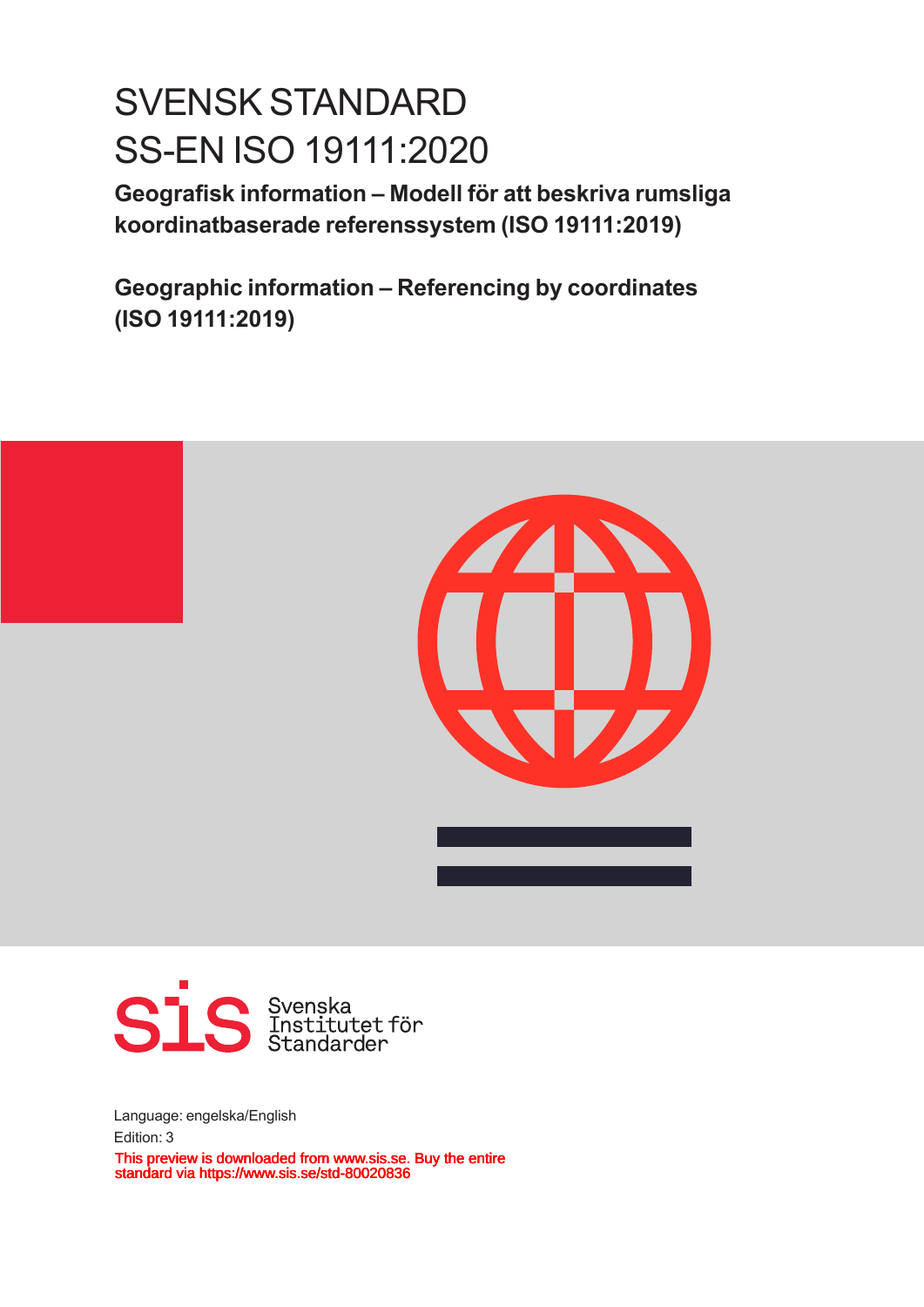

Den här standarden kan hjälpa dig att effektivisera och kvalitetssäkra ditt arbete. SIS har fler tjänster att erbjuda dig för att underlätta tillämpningen av standarder i din verksamhet.

#### **SIS Abonnemang**

Snabb och enkel åtkomst till gällande standard med SIS Abonnemang, en prenumerationstjänst genom vilken din organisation får tillgång till all världens standarder, senaste uppdateringarna och där hela din organisation kan ta del av innehållet i prenumerationen.

#### **Utbildning, event och publikationer**

Vi erbjuder även utbildningar, rådgivning och event kring våra mest sålda standarder och frågor kopplade till utveckling av standarder. Vi ger också ut handböcker som underlättar ditt arbete med att använda en specifik standard.

#### **Vill du delta i ett standardiseringsprojekt?**

Genom att delta som expert i någon av SIS 300 tekniska kommittéer inom CEN (europeisk standardisering) och/eller ISO (internationell standardisering) har du möjlighet att påverka standardiseringsarbetet i frågor som är viktiga för din organisation. Välkommen att kontakta SIS för att få veta mer!

#### **Kontakt**

Skriv till kundservice@sis.se, besök sis.se eller ring 08 - 555 523 10

**© Copyright/Upphovsrätten till denna produkt tillhör Svenska institutet för standarder, Stockholm, Sverige. Upphovsrätten och användningen av denna produkt regleras i slutanvändarlicensen som återfinns på sis.se/slutanvandarlicens och som du automatiskt blir bunden av när du använder produkten. För ordlista och förkortningar se sis.se/ordlista.**

© Copyright Svenska institutet för standarder, Stockholm, Sweden. All rights reserved. The copyright and use of this product is governed by the end-user licence agreement which you automatically will be bound to when using the product. You will find the licence at sis.se/enduserlicenseagreement.

Upplysningar om sakinnehållet i standarden lämnas av Svenska institutet för standarder, telefon 08 - 555 520 00. Standarder kan beställas hos SIS som även lämnar allmänna upplysningar om svensk och utländsk standard.

Standarden är framtagen av kommittén för Geodata, SIS/TK 323.

Har du synpunkter på innehållet i den här standarden, vill du delta i ett kommande revideringsarbete eller vara med och ta fram andra standarder inom området? Gå in på www.sis.se - där hittar du mer information.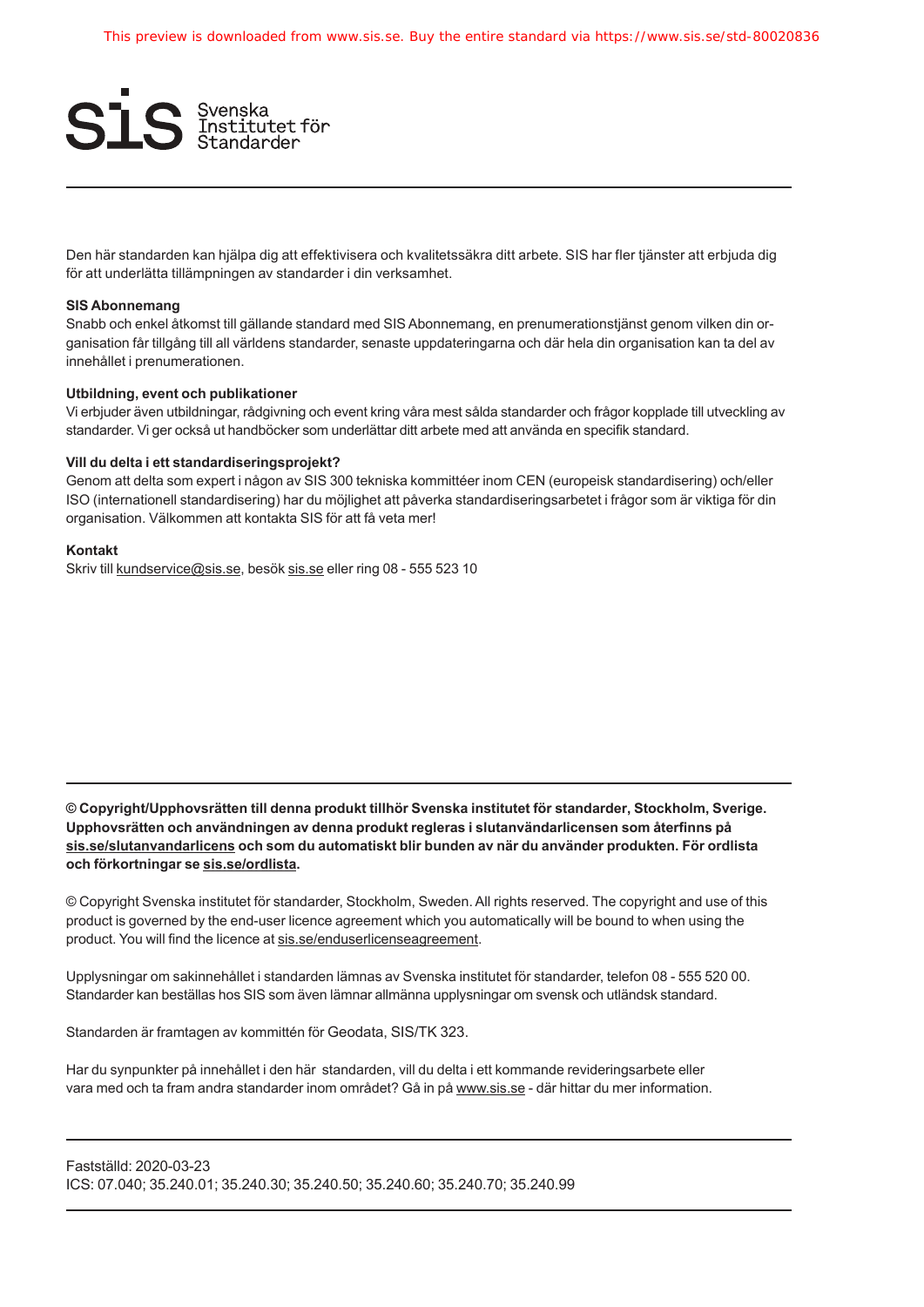

Europastandarden EN ISO 19111:2020 gäller som svensk standard. Detta dokument innehåller den officiella engelska versionen av EN ISO 19111:2020.

Denna standard ersätter SS-EN ISO 19111:2007, utgåva 2 och SS-EN ISO 19111-2:2012, utgåva 1 och SS-ISO 19111:2019, utgåva 2

The European Standard EN ISO 19111:2020 has the status of a Swedish Standard. This document contains the official version of EN ISO 19111:2020.

This standard supersedes the SS-EN ISO 19111:2007, edition 2 and SS-EN ISO 19111-2:2012, edition 1 and SS-ISO 19111:2019, edition 2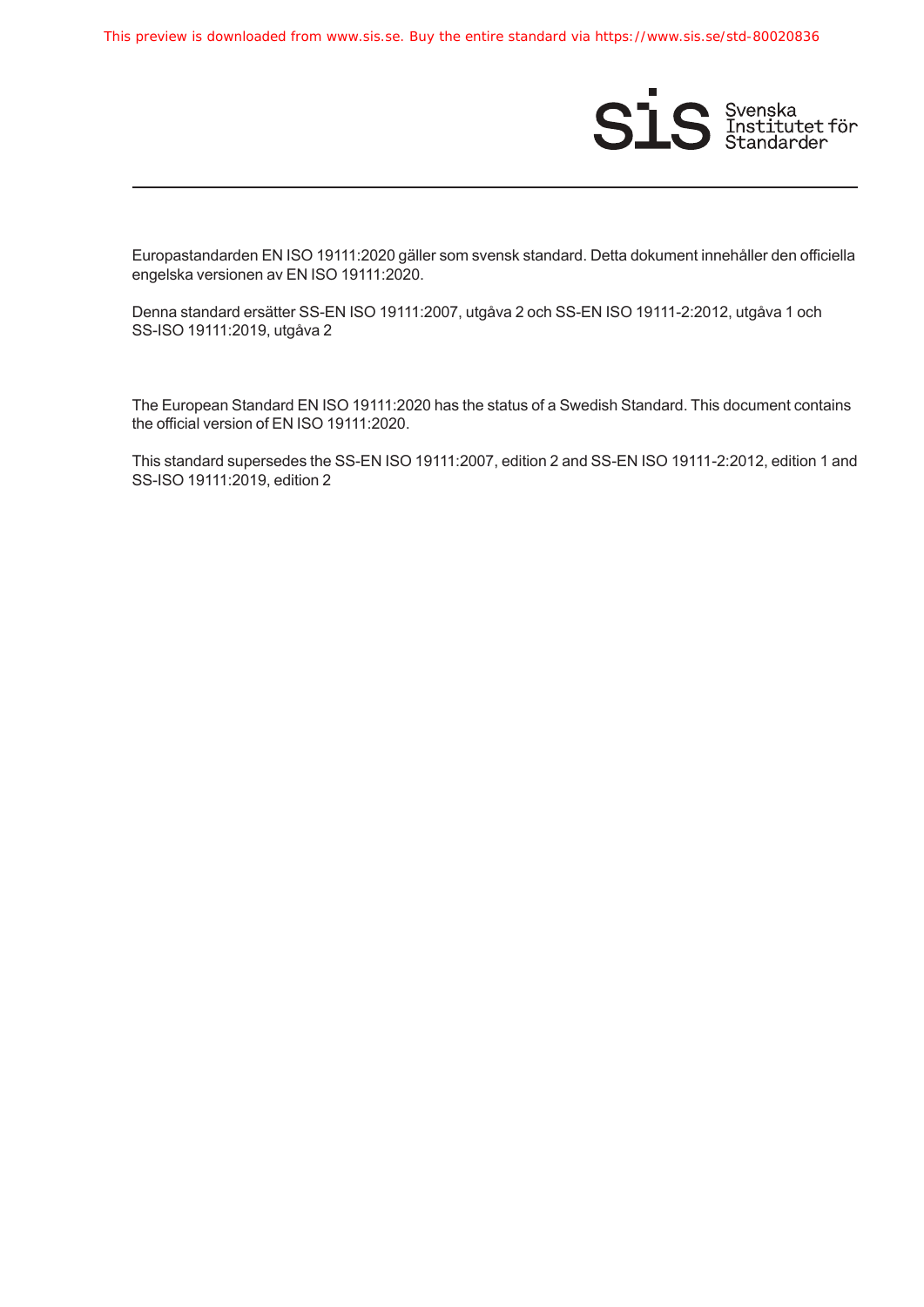This preview is downloaded from www.sis.se. Buy the entire standard via https://www.sis.se/std-80020836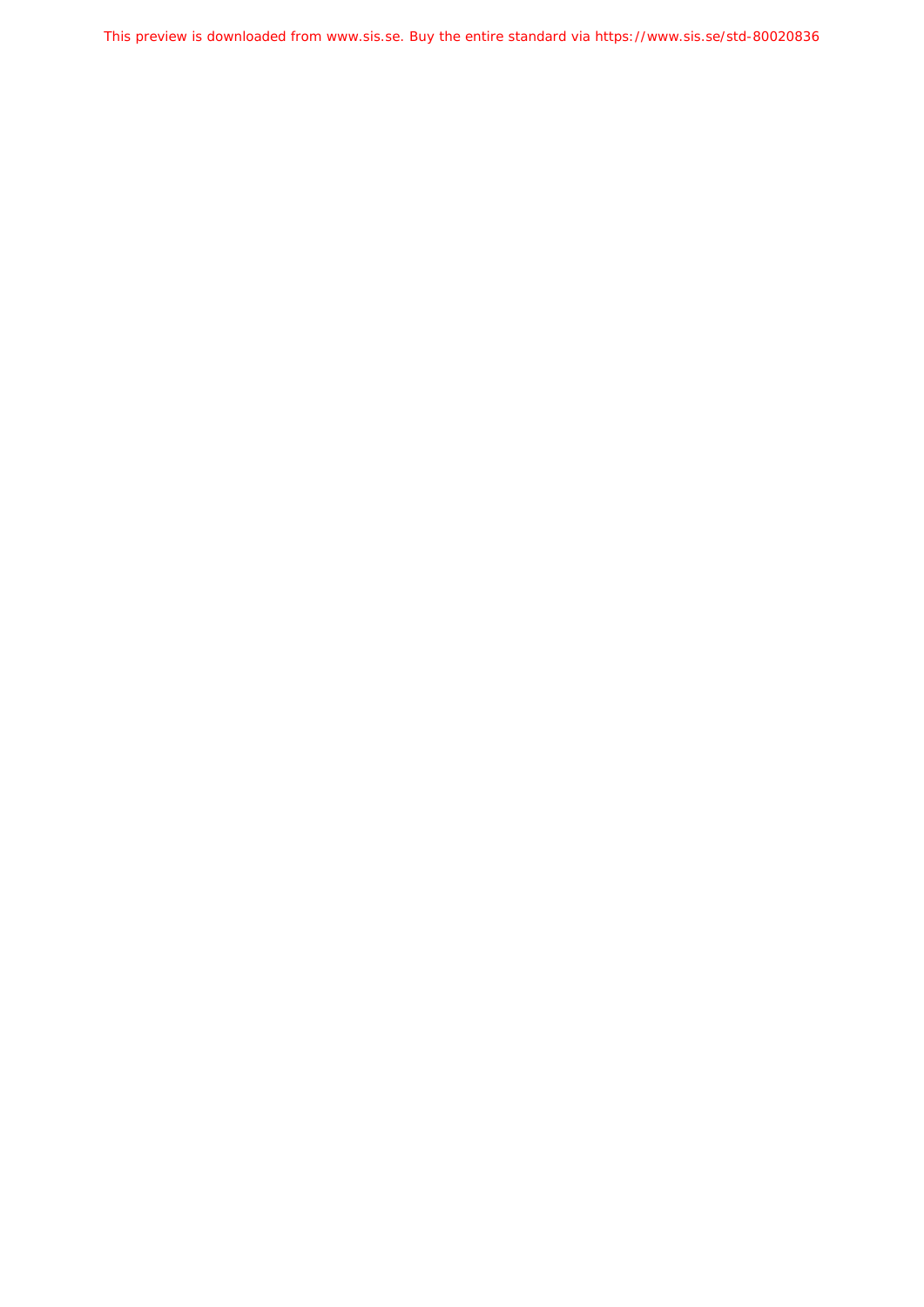## EUROPEAN STANDARD

## **EN ISO 19111**

## NORME EUROPÉENNE

## EUROPÄISCHE NORM

March 2020

ICS 35.240.70

English Version

## Geographic information - Referencing by coordinates (ISO 19111:2019)

Information géographique - Système de références par coordonnées (ISO 19111:2019)

This European Standard was approved by CEN on 7 March 2020.

CEN members are bound to comply with the CEN/CENELEC Internal Regulations which stipulate the conditions for giving this European Standard the status of a national standard without any alteration. Up-to-date lists and bibliographical references concerning such national standards may be obtained on application to the CEN-CENELEC Management Centre or to any CEN member.

This European Standard exists in three official versions (English, French, German). A version in any other language made by translation under the responsibility of a CEN member into its own language and notified to the CEN-CENELEC Management Centre has the same status as the official versions.

CEN members are the national standards bodies of Austria, Belgium, Bulgaria, Croatia, Cyprus, Czech Republic, Denmark, Estonia, Finland, France, Germany, Greece, Hungary, Iceland, Ireland, Italy, Latvia, Lithuania, Luxembourg, Malta, Netherlands, Norway, Poland, Portugal, Republic of North Macedonia, Romania, Serbia, Slovakia, Slovenia, Spain, Sweden, Switzerland, Turkey and United Kingdom.



EUROPEAN COMMITTEE FOR STANDARDIZATION COMITÉ EUROPÉEN DE NORMALISATION EUROPÄISCHES KOMITEE FÜR NORMUNG

**CEN-CENELEC Management Centre: Avenue Marnix 17, B-1000 Brussels**

© 2020 CEN All rights of exploitation in any form and by any means reserved Ref. No. EN ISO 19111:2020: E worldwide for CEN national Members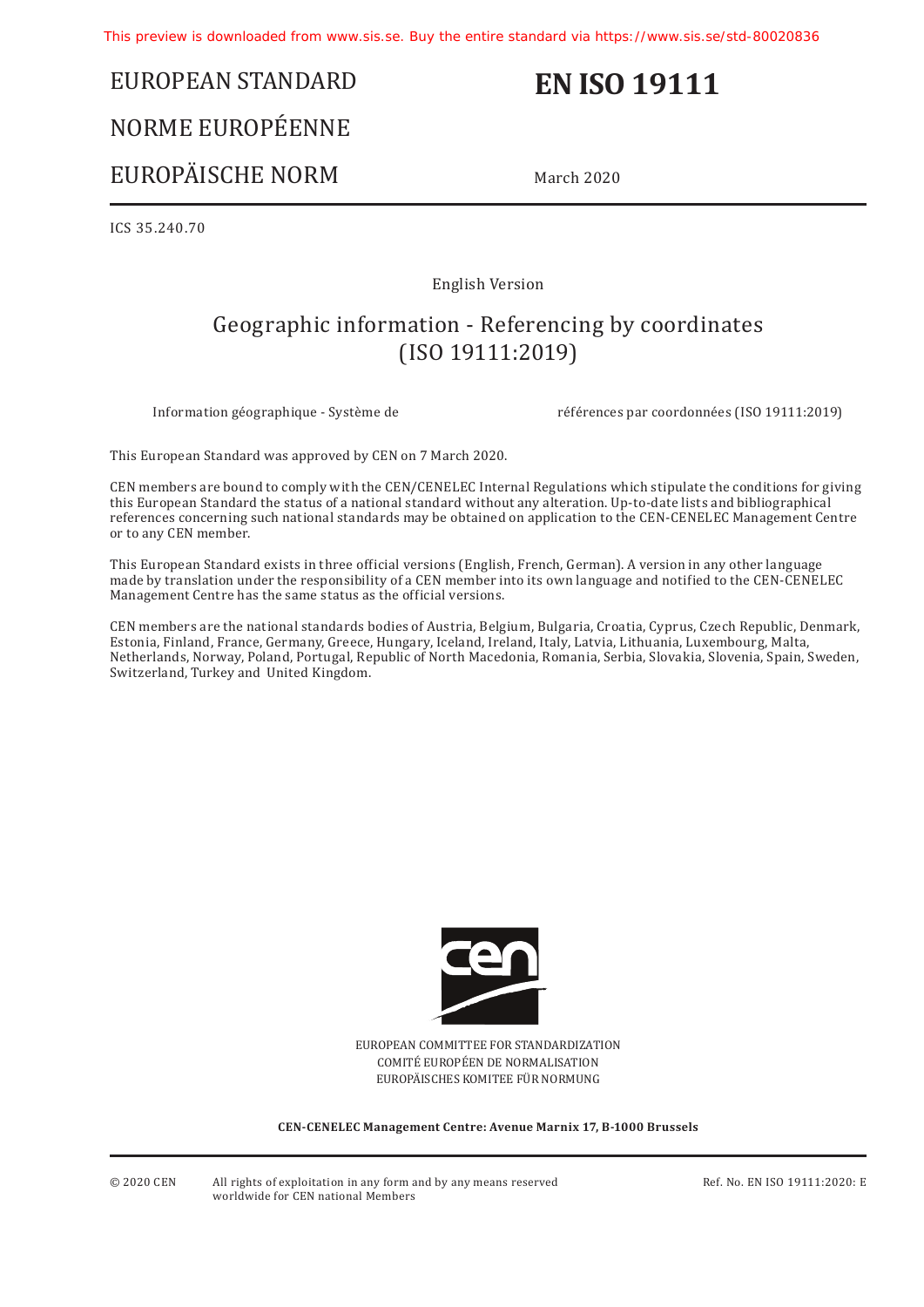## **Contents**

| 1                |                                                                              |  |  |  |  |
|------------------|------------------------------------------------------------------------------|--|--|--|--|
| $\mathbf{2}$     |                                                                              |  |  |  |  |
| 3                |                                                                              |  |  |  |  |
|                  | 3.1                                                                          |  |  |  |  |
|                  | 3.2                                                                          |  |  |  |  |
|                  | 3.3                                                                          |  |  |  |  |
| 4                |                                                                              |  |  |  |  |
| 5                |                                                                              |  |  |  |  |
|                  | 5.1<br>5.2                                                                   |  |  |  |  |
|                  |                                                                              |  |  |  |  |
| 6                |                                                                              |  |  |  |  |
| 7                |                                                                              |  |  |  |  |
|                  | 7.1                                                                          |  |  |  |  |
|                  | 7.2<br>7.3                                                                   |  |  |  |  |
|                  | 7.3.1                                                                        |  |  |  |  |
|                  | 7.3.2                                                                        |  |  |  |  |
|                  | 7.4                                                                          |  |  |  |  |
|                  | 7.5                                                                          |  |  |  |  |
| 8                |                                                                              |  |  |  |  |
|                  | 8.1                                                                          |  |  |  |  |
|                  | 8.1.1                                                                        |  |  |  |  |
|                  | 8.1.2<br>8.1.3                                                               |  |  |  |  |
|                  | 8.1.4                                                                        |  |  |  |  |
|                  | 8.2                                                                          |  |  |  |  |
| $\boldsymbol{q}$ |                                                                              |  |  |  |  |
|                  | 9.1                                                                          |  |  |  |  |
|                  | 9.1.1                                                                        |  |  |  |  |
|                  | 9.1.2                                                                        |  |  |  |  |
|                  | 9.2                                                                          |  |  |  |  |
|                  | 9.2.1                                                                        |  |  |  |  |
|                  | 9.2.2                                                                        |  |  |  |  |
|                  | 9.3<br>9.3.1                                                                 |  |  |  |  |
|                  | 9.3.2                                                                        |  |  |  |  |
|                  | 9.3.3                                                                        |  |  |  |  |
|                  | 9.3.4                                                                        |  |  |  |  |
|                  | Spatio-parametric-temporal compound coordinate reference system  39<br>9.3.5 |  |  |  |  |
|                  | 9.4                                                                          |  |  |  |  |
| 10               |                                                                              |  |  |  |  |
|                  | 10.1                                                                         |  |  |  |  |
|                  | 10.2<br>10.3                                                                 |  |  |  |  |
|                  | 10.4                                                                         |  |  |  |  |
|                  | 10.5                                                                         |  |  |  |  |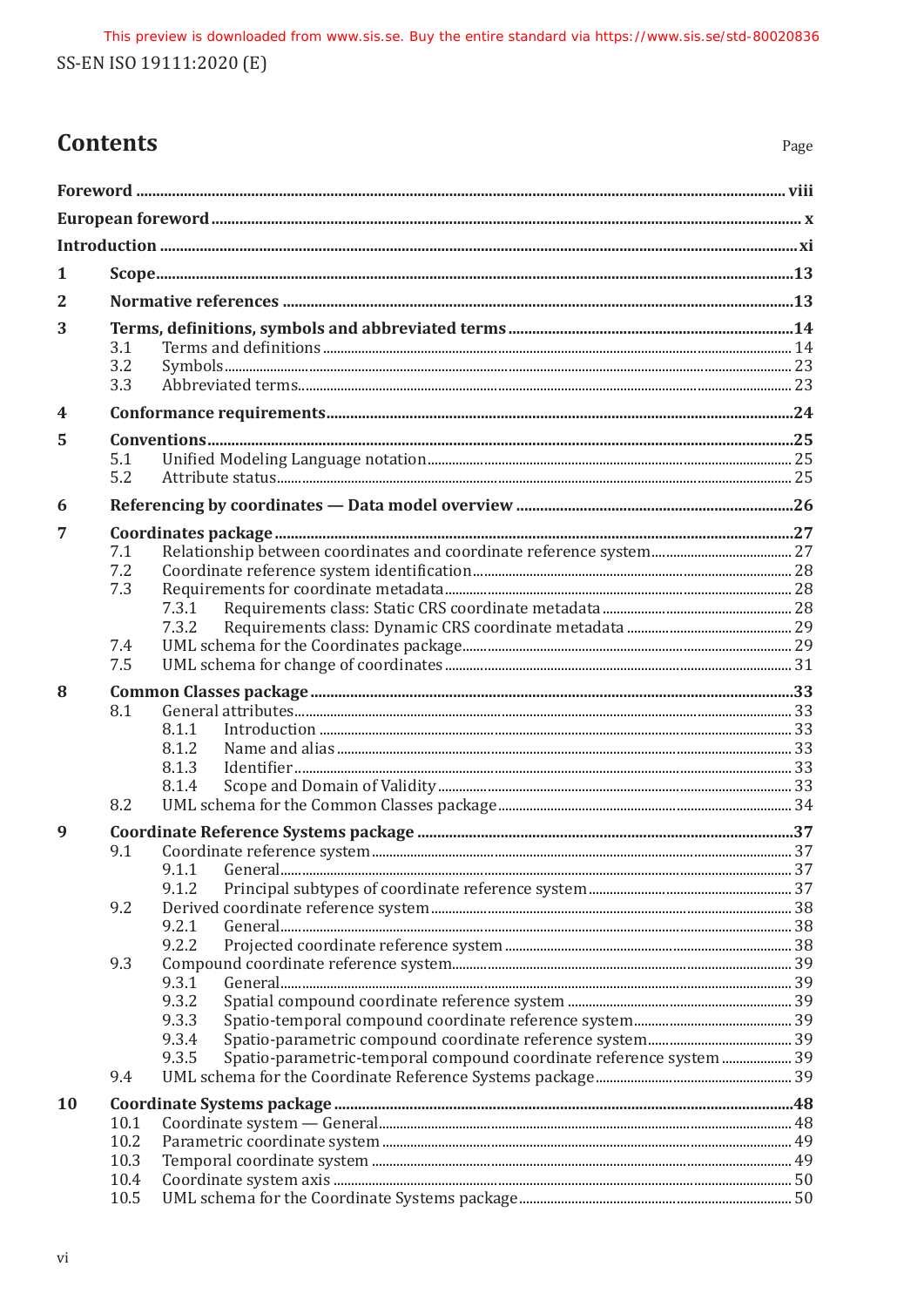| 11 |              |                                                                                        |  |  |  |
|----|--------------|----------------------------------------------------------------------------------------|--|--|--|
|    |              |                                                                                        |  |  |  |
|    | 11.2         |                                                                                        |  |  |  |
|    |              |                                                                                        |  |  |  |
|    |              |                                                                                        |  |  |  |
|    | 11.3         |                                                                                        |  |  |  |
|    | 11.4         |                                                                                        |  |  |  |
|    | 11.5<br>11.6 |                                                                                        |  |  |  |
| 12 |              |                                                                                        |  |  |  |
|    | 12.1         |                                                                                        |  |  |  |
|    | 12.2         |                                                                                        |  |  |  |
|    |              |                                                                                        |  |  |  |
|    |              |                                                                                        |  |  |  |
|    |              | Annex C (informative) Spatial referencing by coordinates — Context for modelling       |  |  |  |
|    |              | Annex D (informative) Temporal referencing by coordinates - Context for modelling  107 |  |  |  |
|    |              |                                                                                        |  |  |  |
|    |              | Annex F (informative) Recommended best practice for interfacing to ISO 19111 150       |  |  |  |
|    |              |                                                                                        |  |  |  |
|    |              |                                                                                        |  |  |  |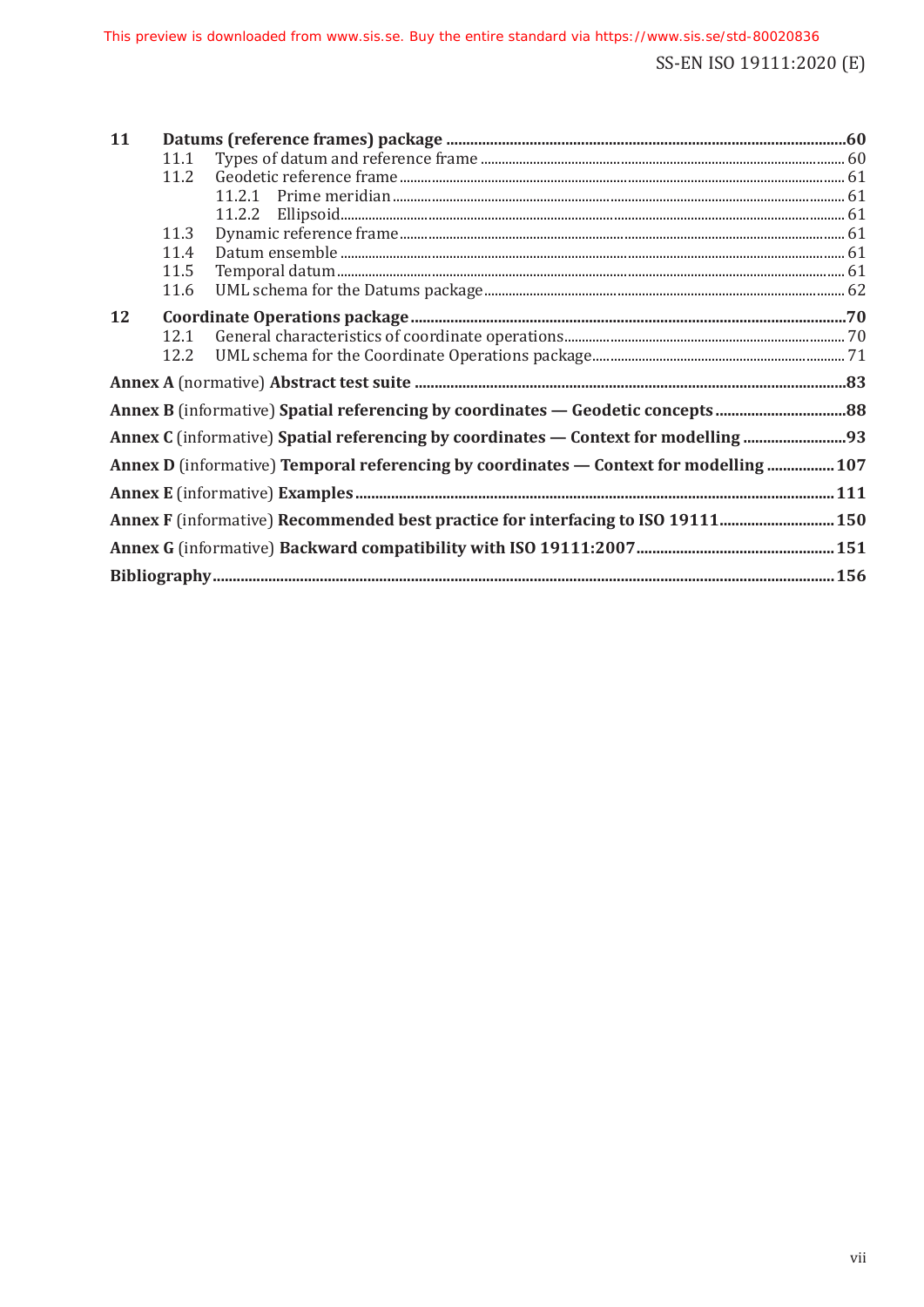## **Foreword**

ISO (the International Organization for Standardization) is a worldwide federation of national standards bodies (ISO member bodies). The work of preparing International Standards is normally carried out through ISO technical committees. Each member body interested in a subject for which a technical committee has been established has the right to be represented on that committee. International organizations, governmental and non-governmental, in liaison with ISO, also take part in the work. ISO collaborates closely with the International Electrotechnical Commission (IEC) on all matters of electrotechnical standardization.

The procedures used to develop this document and those intended for its further maintenance are described in the ISO/IEC Directives, Part 1. In particular, the different approval criteria needed for the different types of ISO documents should be noted. This document was drafted in accordance with the editorial rules of the ISO/IEC Directives, Part 2 (see [www.iso.org/directives\)](https://www.iso.org/directives-and-policies.html).

Attention is drawn to the possibility that some of the elements of this document may be the subject of patent rights. ISO shall not be held responsible for identifying any or all such patent rights. Details of any patent rights identified during the development of the document will be in the Introduction and/or on the ISO list of patent declarations received (see [www.iso.org/patents](https://www.iso.org/iso-standards-and-patents.html)).

Any trade name used in this document is information given for the convenience of users and does not constitute an endorsement.

For an explanation of the voluntary nature of standards, the meaning of ISO specific terms and expressions related to conformity assessment, as well as information about ISO's adherence to the World Trade Organization (WTO) principles in the Technical Barriers to Trade (TBT) see [www.iso](https://www.iso.org/foreword-supplementary-information.html) [.org/iso/foreword.html](https://www.iso.org/foreword-supplementary-information.html).

This document was prepared by Technical Committee ISO/TC 211, *Geographic information/Geomatics,* in close collaboration with [the Open Geospatial Consortium \(OGC\).](http://www.opengeospatial.org/)

This third edition cancels and replaces the second edition (ISO 19111:2007), which has been technically revised. This document also incorporates the provisions of ISO 19111-2:2009, which is cancelled.

The changes in this edition compared to the previous edition are:

- inclusion of applicable modern geodetic terminology;
- extension to describe dynamic geodetic reference frames;
- extension to describe geoid-based vertical coordinate reference systems;
- extension to allow triaxial ellipsoid for planetary applications;
- extension to describe three-dimensional projected coordinate reference systems;
- addition of 'datum ensembles' to allow grouping of related realizations of a reference frame where for lower accuracy applications the differences are insignificant;
- clarification in the modelling of derived coordinate reference systems;
- remodelling of the metadata elements scope and extent;
- addition of requirements to describe coordinate metadata and the relationship between spatial coordinates;
- additional modelling of temporal coordinate reference system components sufficient for spatiotemporal coordinate referencing;
- consolidation of the provisions of ISO 19111-2:2009 (*Spatial referencing by coordinates Extension for parametric values*) into this document;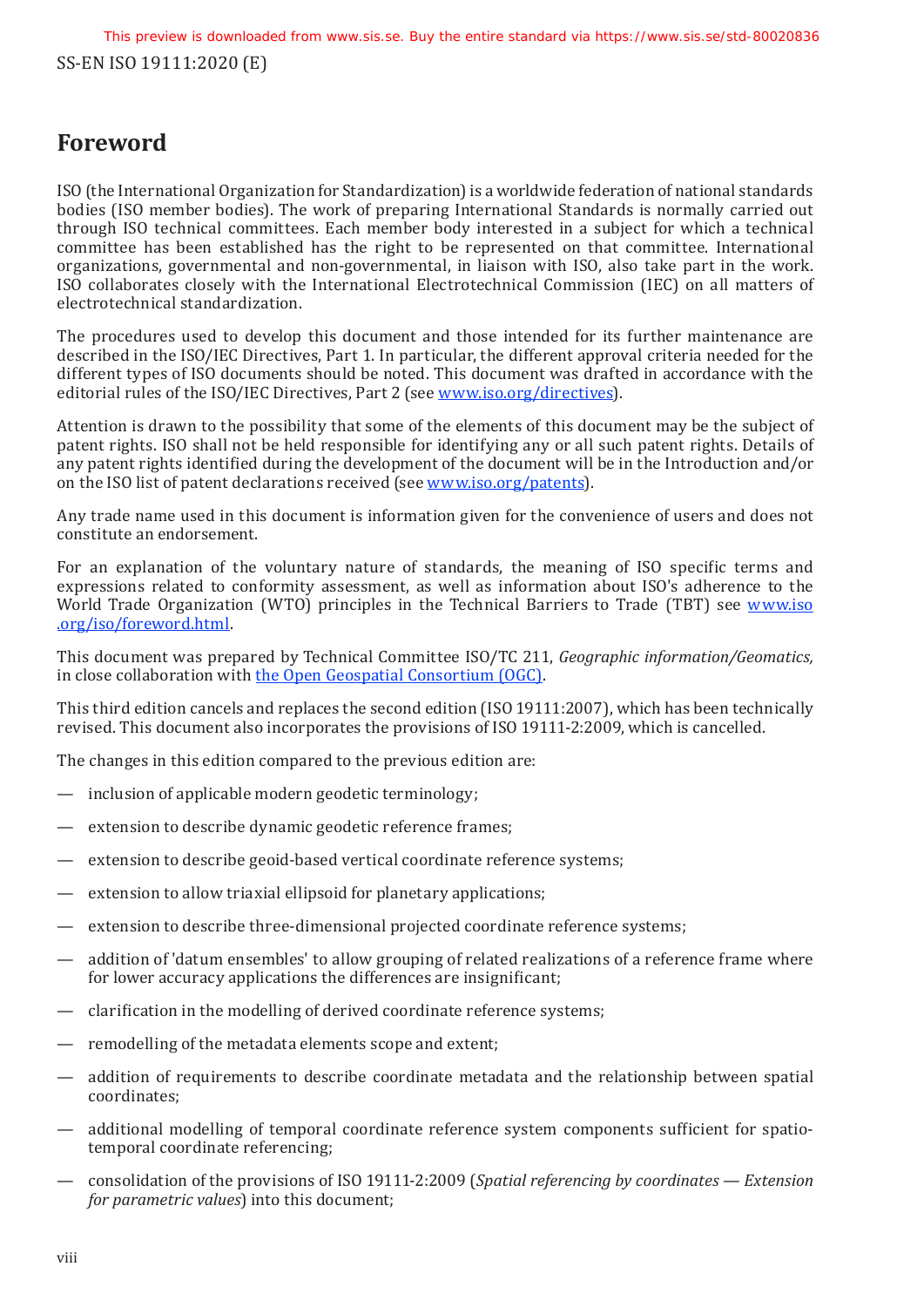- change in name from 'Spatial referencing by coordinates' to 'Referencing by coordinates', due to the inclusion of the non-spatial coordinate reference system subtypes of parametric (from ISO 19111-2) and temporal;
- the correction of minor errors.

Further details are given in Annex G.

In accordance with the ISO/IEC Directives, Part 2, 2018, *Rules for the structure and drafting of International Standards*, in International Standards the decimal sign is a comma on the line. However the General Conference on Weights and Measures (*Conférence Générale des Poids et Mesures*) at its meeting in 2003 passed unanimously the following resolution:

"The decimal marker shall be either a point on the line or a comma on the line."

In practice, the choice between these alternatives depends on customary use in the language concerned. In the technical areas of geodesy and geographic information it is customary for the decimal point always to be used, for all languages. That practice is used throughout this document.

Any feedback or questions on this document should be directed to the user's national standards body. A complete listing of these bodies can be found at [www.iso.org/members.html.](https://www.iso.org/members.html)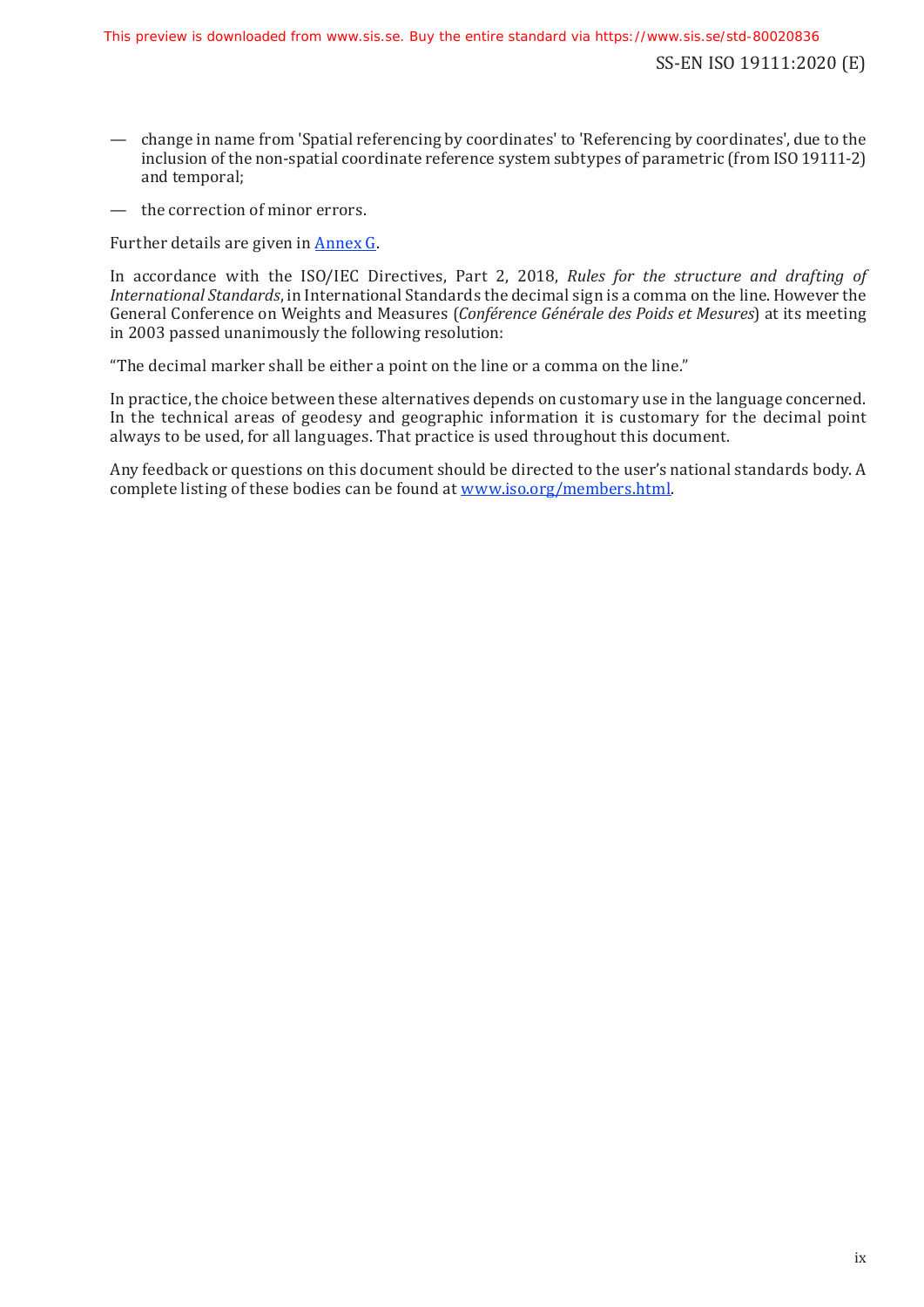## **European foreword**

The text of ISO 19111:2019 has been prepared by Technical Committee ISO/TC 211 "Geographic information/Geomatics" of the International Organization for Standardization (ISO) and has been taken over as EN ISO 19111:2020 by Technical Committee CEN/TC 287 "Geographic Information" the secretariat of which is held by BSI.

This European Standard shall be given the status of a national standard, either by publication of an identical text or by endorsement, at the latest by September 2020, and conflicting national standards shall be withdrawn at the latest by September 2020.

Attention is drawn to the possibility that some of the elements of this document may be the subject of patent rights. CEN shall not be held responsible for identifying any or all such patent rights.

According to the CEN-CENELEC Internal Regulations, the national standards organizations of the following countries are bound to implement this European Standard: Austria, Belgium, Bulgaria, Croatia, Cyprus, Czech Republic, Denmark, Estonia, Finland, France, Germany, Greece, Hungary, Iceland, Ireland, Italy, Latvia, Lithuania, Luxembourg, Malta, Netherlands, Norway, Poland, Portugal, Republic of North Macedonia, Romania, Serbia, Slovakia, Slovenia, Spain, Sweden, Switzerland, Turkey and the United Kingdom.

#### **Endorsement notice**

The text of ISO 19111:2019 has been approved by CEN as EN ISO 19111:2020 without any modification.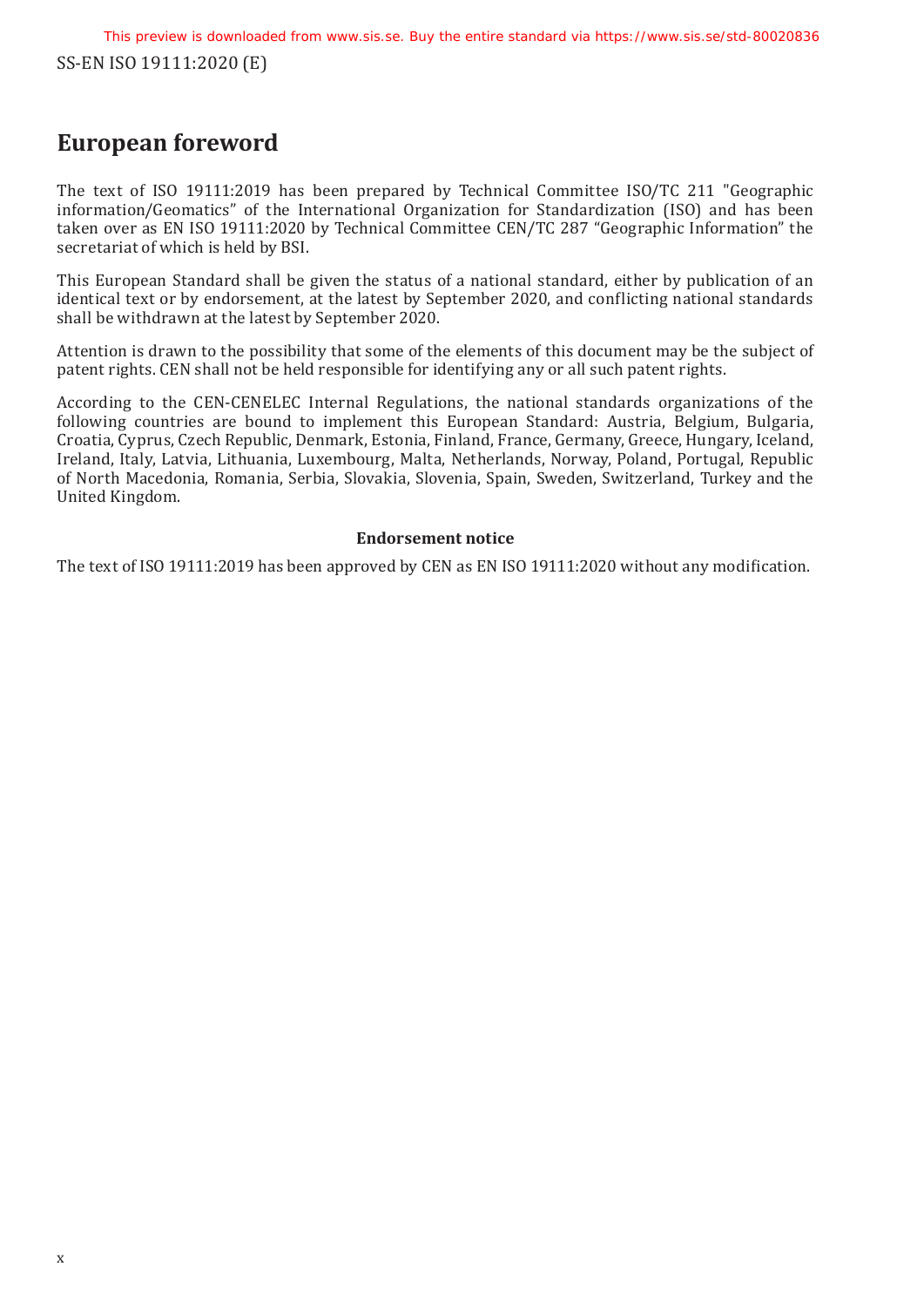## **Introduction**

Geographic information is inherently four-dimensional and includes time. The spatial component relates the features represented in geographic data to positions in the real world. Spatial references fall into two categories:

- those using coordinates;
- those based on geographic identifiers.

Spatial referencing by geographic identifiers is defined in ISO 19112[5]. This document describes the data elements, relationships and associated metadata required for spatial referencing by coordinates, expanded from a strictly spatial context to include time. The temporal element is restricted to temporal coordinate systems having a continuous axis. The temporal element excludes calendars and ordinal reference systems due to their complexities in definition and in transformation. The context is shown in Figure 1.



**Figure 1 — Context of referencing by coordinates**

Certain scientific communities use three-dimensional systems where horizontal position is combined with a non-spatial parameter. In these communities, the parameter is considered to be a third, vertical, axis. The parameter, although varying monotonically with height or depth, does not necessarily vary in a simple manner. Thus conversion from the parameter to height or depth is non-trivial. The parameters concerned are normally absolute measurements and the datum is taken with reference to a direct physical measurement of the parameter. These non-spatial parameters and parametric coordinate reference system modelling constructs were previously described in ISO 19111-2:2009 but have been incorporated into this revision because the modelling constructs are identical to the other coordinate reference system types included in this document.

This document describes the elements that are necessary to fully define various types of coordinate reference systems applicable to geographic information. The subset of elements required is partially dependent upon the type of coordinates. This document also includes optional fields to allow for the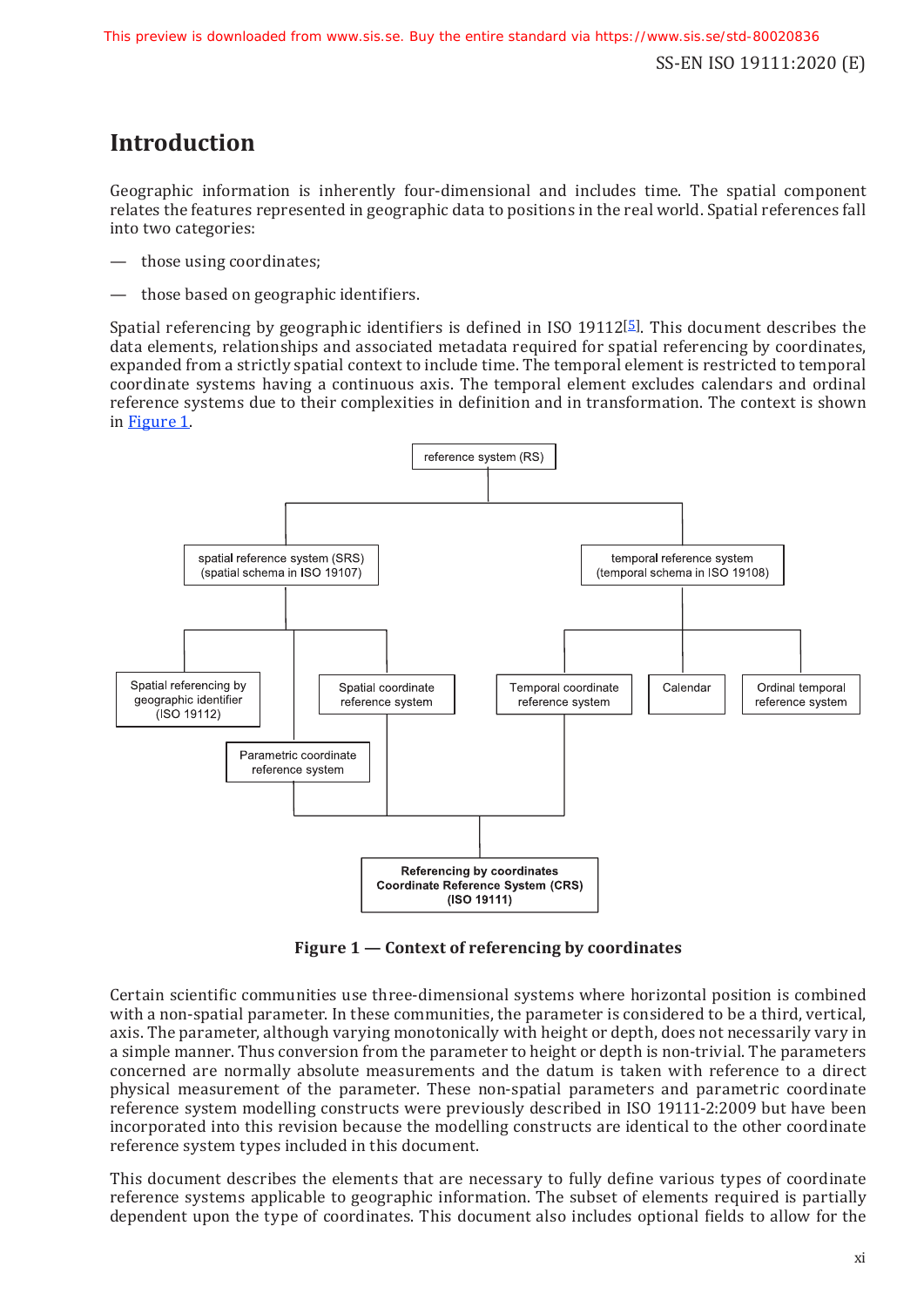inclusion of metadata about the coordinate reference systems. The elements are intended to be both machine and human readable.

In addition to describing a coordinate reference system, this document provides for the description of a coordinate operation between two different coordinate reference systems or a coordinate operation to account for crustal motion over time. With such information, spatial data referenced to different coordinate reference systems can be referenced to one specified coordinate reference system at one specified time. This facilitates spatial data integration. Alternatively, an audit trail of coordinate manipulations can be maintained.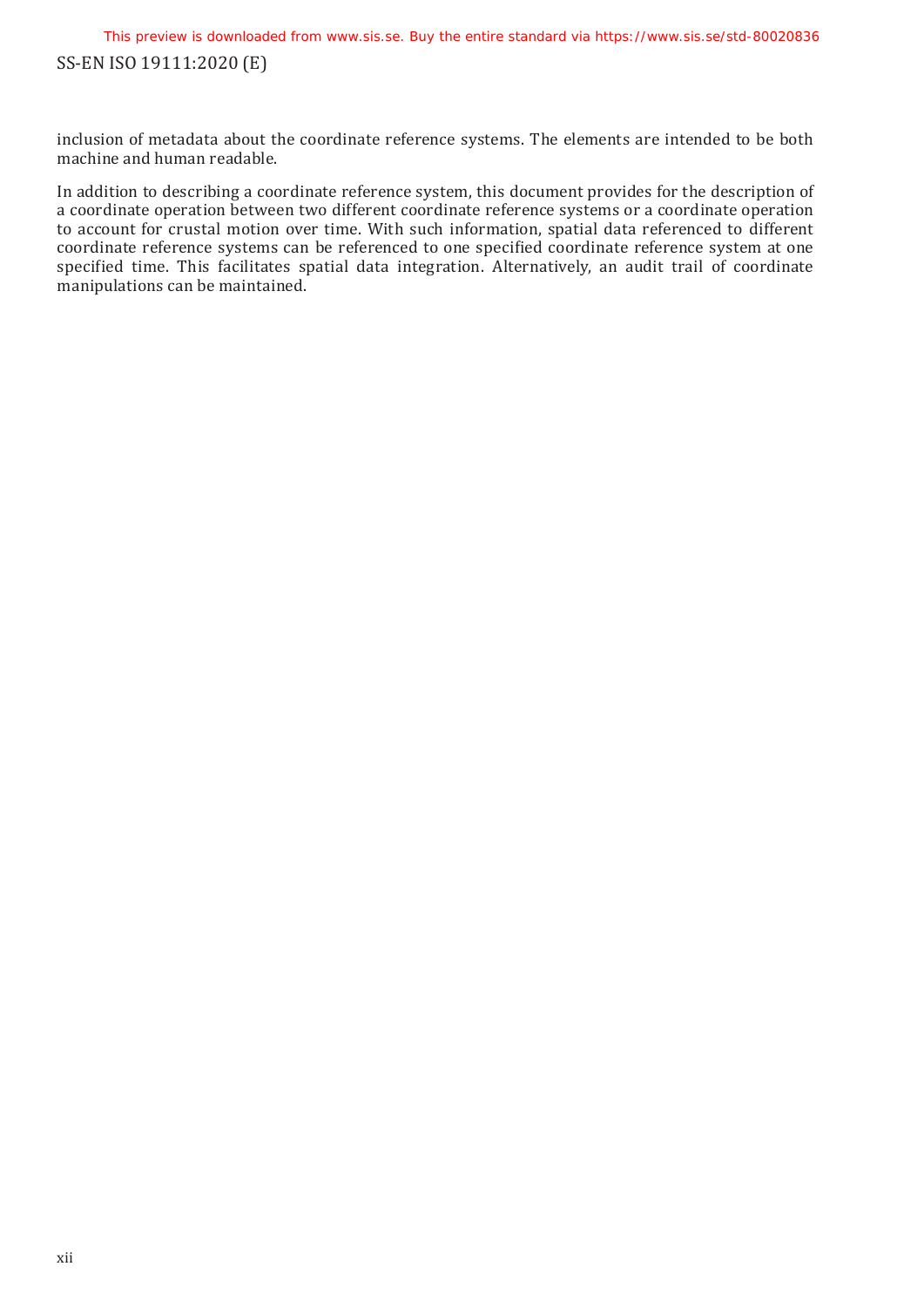## **Geographic information — Referencing by coordinates**

## **1 Scope**

This document defines the conceptual schema for the description of referencing by coordinates. It describes the minimum data required to define coordinate reference systems. This document supports the definition of:

- spatial coordinate reference systems where coordinate values do not change with time. The system may:
	- be geodetic and apply on a national or regional basis, or
	- apply locally such as for a building or construction site, or
	- apply locally to an image or image sensor;
	- be referenced to a moving platform such as a car, a ship, an aircraft or a spacecraft. Such a coordinate reference system can be related to a second coordinate reference system which is referenced to the Earth through a transformation that includes a time element;
- spatial coordinate reference systems in which coordinate values of points on or near the surface of the earth change with time due to tectonic plate motion or other crustal deformation. Such dynamic systems include time evolution, however they remain spatial in nature;
- parametric coordinate reference systems which use a non-spatial parameter that varies monotonically with height or depth;
- temporal coordinate reference systems which use dateTime, temporal count or temporal measure quantities that vary monotonically with time;
- mixed spatial, parametric or temporal coordinate reference systems.

The *definition* of a coordinate reference system does not change with time, although in some cases some of the defining parameters can include a rate of change of the parameter. The coordinate values within a dynamic and in a temporal coordinate reference system can change with time.

This document also describes the conceptual schema for defining the information required to describe operations that change coordinate values.

In addition to the minimum data required for the definition of the coordinate reference system or coordinate operation, the conceptual schema allows additional descriptive information - coordinate reference system metadata - to be provided.

This document is applicable to producers and users of geographic information. Although it is applicable to digital geographic data, the principles described in this document can be extended to many other forms of spatial data such as maps, charts and text documents.

### **2 Normative references**

The following documents are referred to in the text in such a way that some or all of their content constitutes requirements of this document. For dated references, only the edition cited applies. For undated references, the latest edition of the referenced document (including any amendments) applies.

ISO 8601, *Data elements and interchange formats — Information interchange — Representation of dates and times*

ISO 19103, *Geographic information — Conceptual schema language*

ISO 19115-1:2014, *Geographic information — Metadata — Part 1: Fundamentals*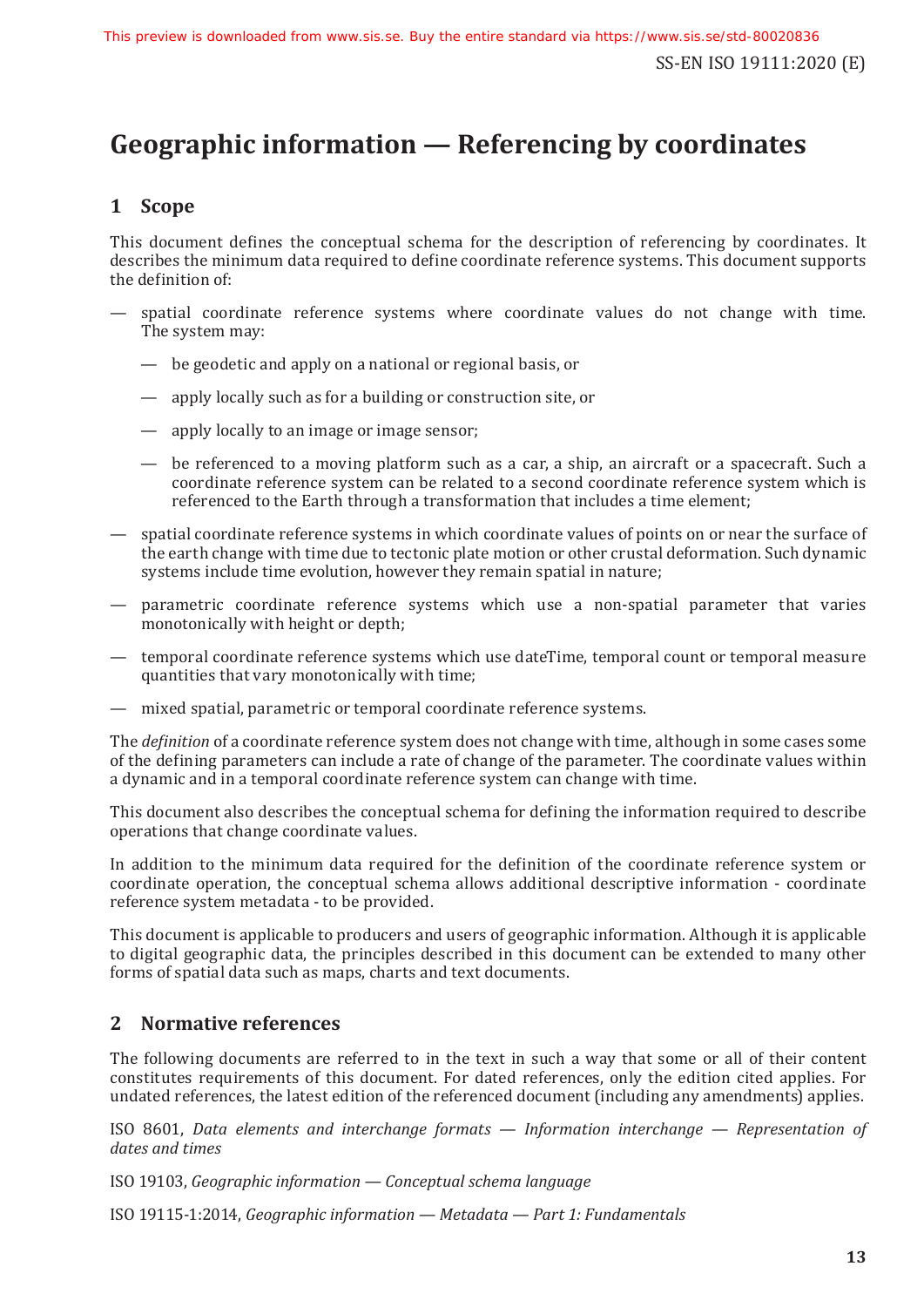## **3 Terms, definitions, symbols and abbreviated terms**

### **3.1 Terms and definitions**

For the purposes of this document, the following terms and definitions apply.

ISO and IEC maintain terminological databases for use in standardization at the following addresses:

— IEC Electropedia: available at<http://www.electropedia.org/>

— ISO Online browsing platform: available at [https://www.iso.org/obp](https://www.iso.org/obp/ui)

#### **3.1.1**

#### **affine coordinate system**

coordinate system in Euclidean space with straight axes that are not necessarily mutually perpendicular

#### **3.1.2**

#### **Cartesian coordinate system**

coordinate system in Euclidean space which gives the position of points relative to *n* mutually perpendicular straight axes all having the same unit of measure

Note 1 to entry: *n* is 2 or 3 for the purposes of this document.

Note 2 to entry: A Cartesian coordinate system is a specialisation of an affine coordinate system.

#### **3.1.3**

#### **compound coordinate reference system**

coordinate reference system using at least two independent coordinate reference systems

Note 1 to entry: Coordinate reference systems are independent of each other if coordinate values in one cannot be converted or transformed into coordinate values in the other.

#### **3.1.4**

#### **concatenated operation**

coordinate operation consisting of the sequential application of multiple coordinate operations

#### **3.1.5**

#### **coordinate**

one of a sequence of numbers designating the position of a point

Note 1 to entry: In a spatial coordinate reference system, the coordinate numbers are qualified by units.

#### **3.1.6**

#### **coordinate conversion**

coordinate operation that changes coordinates in a source coordinate reference system to coordinates in a target coordinate reference system in which both coordinate reference systems are based on the same datum

Note 1 to entry: A coordinate conversion uses parameters which have specified values.

EXAMPLE 1 A mapping of ellipsoidal coordinates to Cartesian coordinates using a map projection.

EXAMPLE 2 Change of units such as from radians to degrees or from feet to metres.

#### **3.1.7**

#### **coordinate epoch**

epoch to which coordinates in a dynamic coordinate reference system are referenced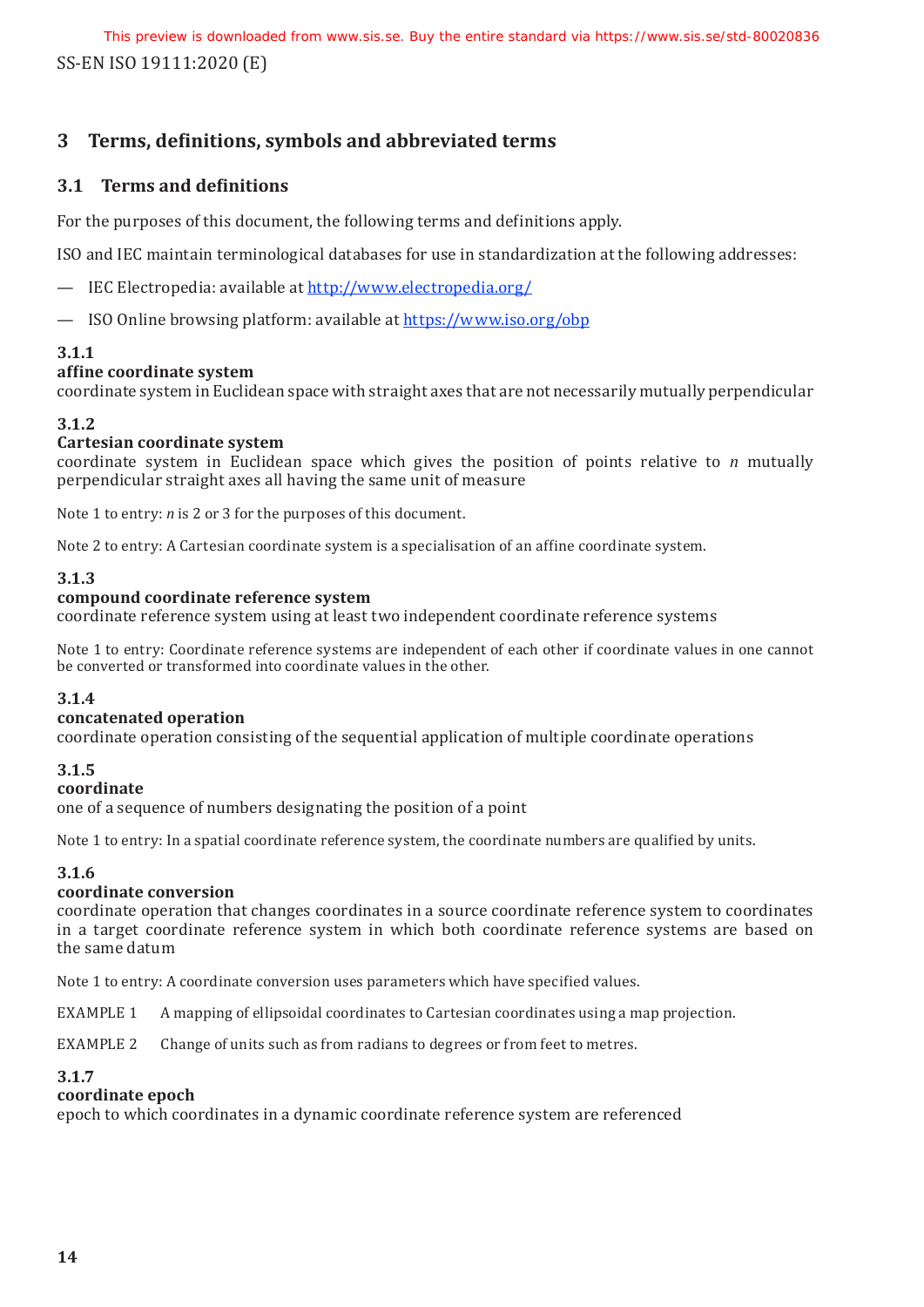#### **3.1.8**

#### **coordinate operation**

process using a mathematical model, based on a one-to-one relationship, that changes coordinates in a source coordinate reference system to coordinates in a target coordinate reference system, or that changes coordinates at a source coordinate epoch to coordinates at a target coordinate epoch within the same coordinate reference system

#### **3.1.9**

#### **coordinate reference system**

coordinate system that is related to an object by a datum

Note 1 to entry: Geodetic and vertical datums are referred to as reference frames.

Note 2 to entry: For geodetic and vertical reference frames, the object will be the Earth. In planetary applications, geodetic and vertical reference frames may be applied to other celestial bodies.

#### **3.1.10**

#### **coordinate set**

collection of coordinate tuples referenced to the same coordinate reference system and if that coordinate reference system is dynamic also to the same coordinate epoch

#### **3.1.11**

#### **coordinate system**

set of mathematical rules for specifying how coordinates are to be assigned to points

#### **3.1.12**

#### **coordinate transformation**

coordinate operation that changes coordinates in a source coordinate reference system to coordinates in a target coordinate reference system in which the source and target coordinate reference systems are based on different datums

Note 1 to entry: A coordinate transformation uses parameters which are derived empirically. Any error in those coordinates will be embedded in the coordinate transformation and when the coordinate transformation is applied the embedded errors are transmitted to output coordinates.

Note 2 to entry: A coordinate transformation is colloquially sometimes referred to as a 'datum transformation'. This is erroneous. A coordinate transformation changes coordinate values. It does not change the definition of the datum. In this document coordinates are referenced to a coordinate reference system. A coordinate transformation operates between two coordinate reference systems, not between two datums.

### **3.1.13 coordinate tuple**

tuple composed of coordinates

Note 1 to entry: The number of coordinates in the coordinate tuple equals the dimension of the coordinate system; the order of coordinates in the coordinate tuple is identical to the order of the axes of the coordinate system.

#### **3.1.14**

#### **cylindrical coordinate system**

three-dimensional coordinate system in Euclidean space in which position is specified by two linear coordinates and one angular coordinate

## **3.1.15**

## **datum**

### reference frame

parameter or set of parameters that realize the position of the origin, the scale, and the orientation of a coordinate system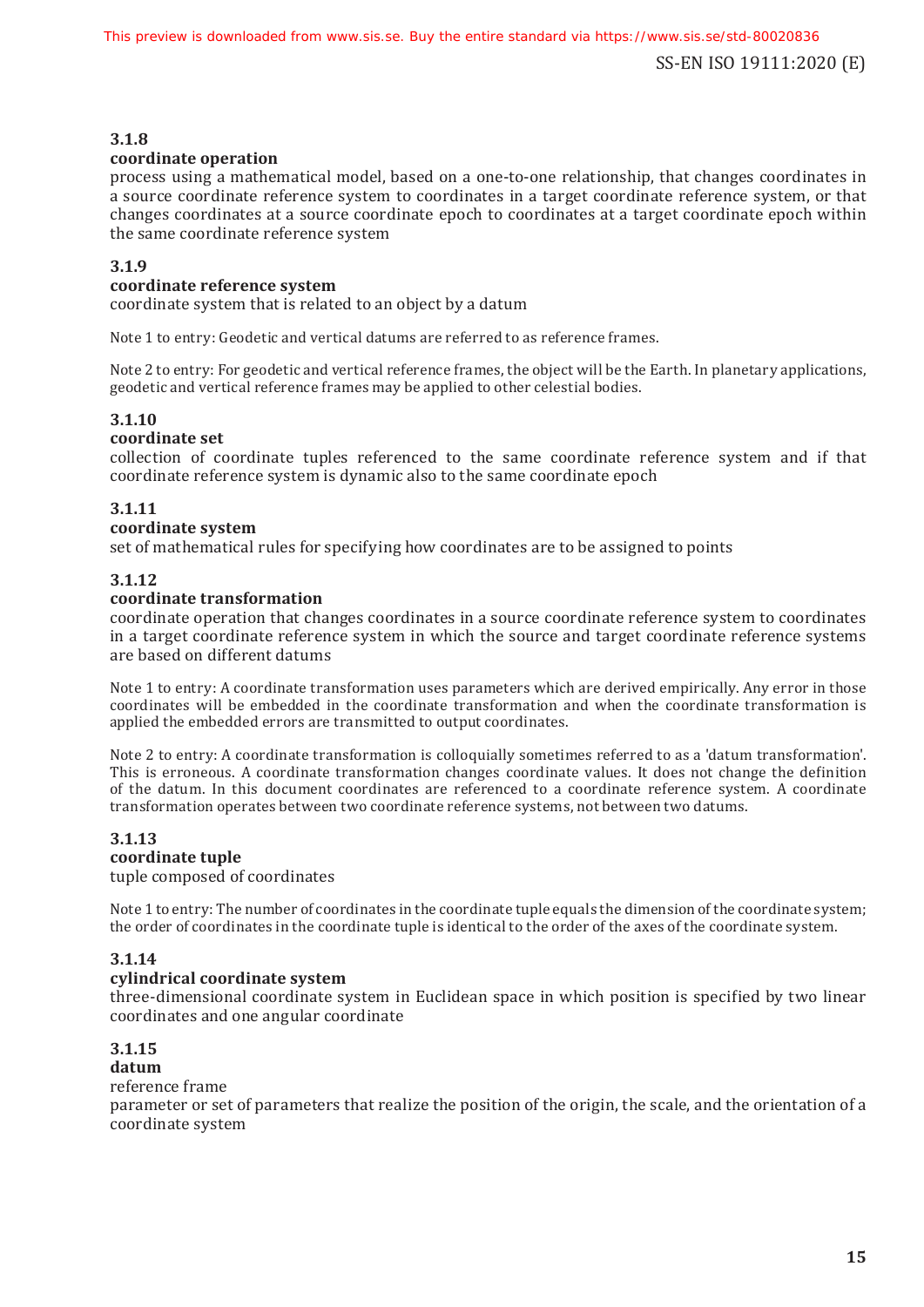SS-EN ISO 19111:2020 (E)

### **3.1.16**

#### **datum ensemble**

group of multiple realizations of the same terrestrial or vertical reference system that, for approximate spatial referencing purposes, are not significantly different

Note 1 to entry: Datasets referenced to the different realizations within a datum ensemble may be merged without coordinate transformation.

Note 2 to entry: 'Approximate' is for users to define and typically is in the order of under 1 decimetre but may be up to 2 metres.

EXAMPLE "WGS 84" as an undifferentiated group of realizations including WGS 84 (TRANSIT), WGS 84 (G730), WGS 84 (G873), WGS 84 (G1150), WGS 84 (G1674) and WGS 84 (G1762). At the surface of the Earth these have changed on average by 0.7 m between the TRANSIT and G730 realizations, a further 0.2 m between G730 and G873, 0.06 m between G873 and G1150, 0.2 m between G1150 and G1674 and 0.02 m between G1674 and G1762).

#### **3.1.17**

#### **depth**

distance of a point from a chosen vertical reference surface downward along a line that is perpendicular to that surface

Note 1 to entry: The line direction may be straight, or be dependent on the Earth's gravity field or other physical phenomena.

Note 2 to entry: A depth above the vertical reference surface will have a negative value.

#### **3.1.18**

#### **derived coordinate reference system**

coordinate reference system that is defined through the application of a specified coordinate conversion to the coordinates within a previously established coordinate reference system

Note 1 to entry: The previously established coordinate reference system is referred to as the base coordinate reference system.

Note 2 to entry: A derived coordinate reference system inherits its datum or reference frame from its base coordinate reference system.

Note 3 to entry: The coordinate conversion between the base and derived coordinate reference system is implemented using the parameters and formula(s) specified in the definition of the coordinate conversion.

#### **3.1.19**

#### **dynamic coordinate reference system**

coordinate reference system that has a dynamic reference frame

Note 1 to entry: Coordinates of points on or near the crust of the Earth that are referenced to a dynamic coordinate reference system may change with time, usually due to crustal deformations such as tectonic motion and glacial isostatic adjustment.

Note 2 to entry: Metadata for a dataset referenced to a dynamic coordinate reference system should include coordinate epoch information.

#### **3.1.20**

#### **dynamic reference frame**

dynamic datum reference frame in which the defining parameters include time evolution

Note 1 to entry: The defining parameters that have time evolution are usually a coordinate set.

### **3.1.21**

#### **easting**

*E*

distance in a coordinate system, eastwards (positive) or westwards (negative) from a north-south reference line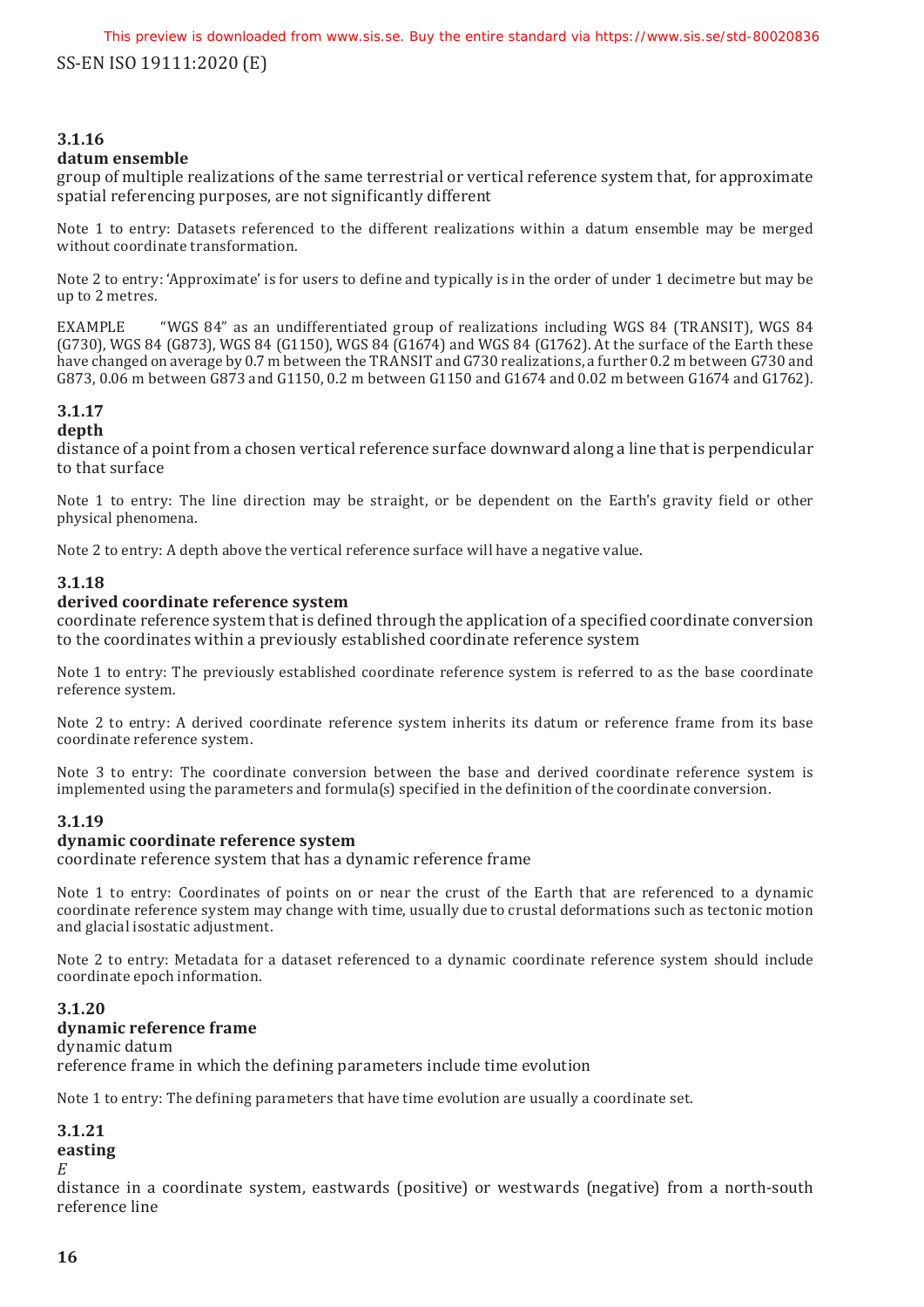SS-EN ISO 19111:2020 (E)

## **3.1.22**

#### **ellipsoid**

reference ellipsoid

<geodesy> geometric reference surface embedded in 3D Euclidean space formed by an ellipse that is rotated about a main axis

Note 1 to entry: For the Earth the ellipsoid is bi-axial with rotation about the polar axis. This results in an oblate ellipsoid with the midpoint of the foci located at the nominal centre of the Earth.

#### **3.1.23**

#### **ellipsoidal coordinate system**

geodetic coordinate system

coordinate system in which position is specified by geodetic latitude, geodetic longitude and (in the three-dimensional case) ellipsoidal height

#### **3.1.24 ellipsoidal height**

geodetic height

*h*

distance of a point from the reference ellipsoid along the perpendicular from the reference ellipsoid to this point, positive if upwards or outside of the reference ellipsoid

Note 1 to entry: Only used as part of a three-dimensional ellipsoidal coordinate system or as part of a threedimensional Cartesian coordinate system in a three-dimensional projected coordinate reference system, but never on its own.

#### **3.1.25**

#### **engineering coordinate reference system**

coordinate reference system based on an engineering datum

EXAMPLE 1 System for identifying relative positions within a few kilometres of the reference point, such as a building or construction site.

EXAMPLE 2 Coordinate reference system local to a moving object such as a ship or an orbiting spacecraft.

EXAMPLE 3 Internal coordinate reference system for an image. This has continuous axes. It may be the foundation for a grid.

#### **3.1.26 engineering datum**

local datum

datum describing the relationship of a coordinate system to a local reference

Note 1 to entry: Engineering datum excludes both geodetic and vertical reference frames.

**3.1.27 epoch** <geodesy> point in time

Note 1 to entry: In this document an epoch is expressed in the Gregorian calendar as a decimal year.

EXAMPLE 2017-03-25 in the Gregorian calendar is epoch 2017.23.

#### **3.1.28 flattening** *f*

ratio of the difference between the semi-major axis (*a*) and semi-minor axis (*b*) of an ellipsoid to the semi-major axis: *f* = (*a* – *b*)/*a*

Note 1 to entry: Sometimes inverse flattening 1/*f* = *a*/(*a − b*) is given instead; 1/*f* is also known as reciprocal flattening.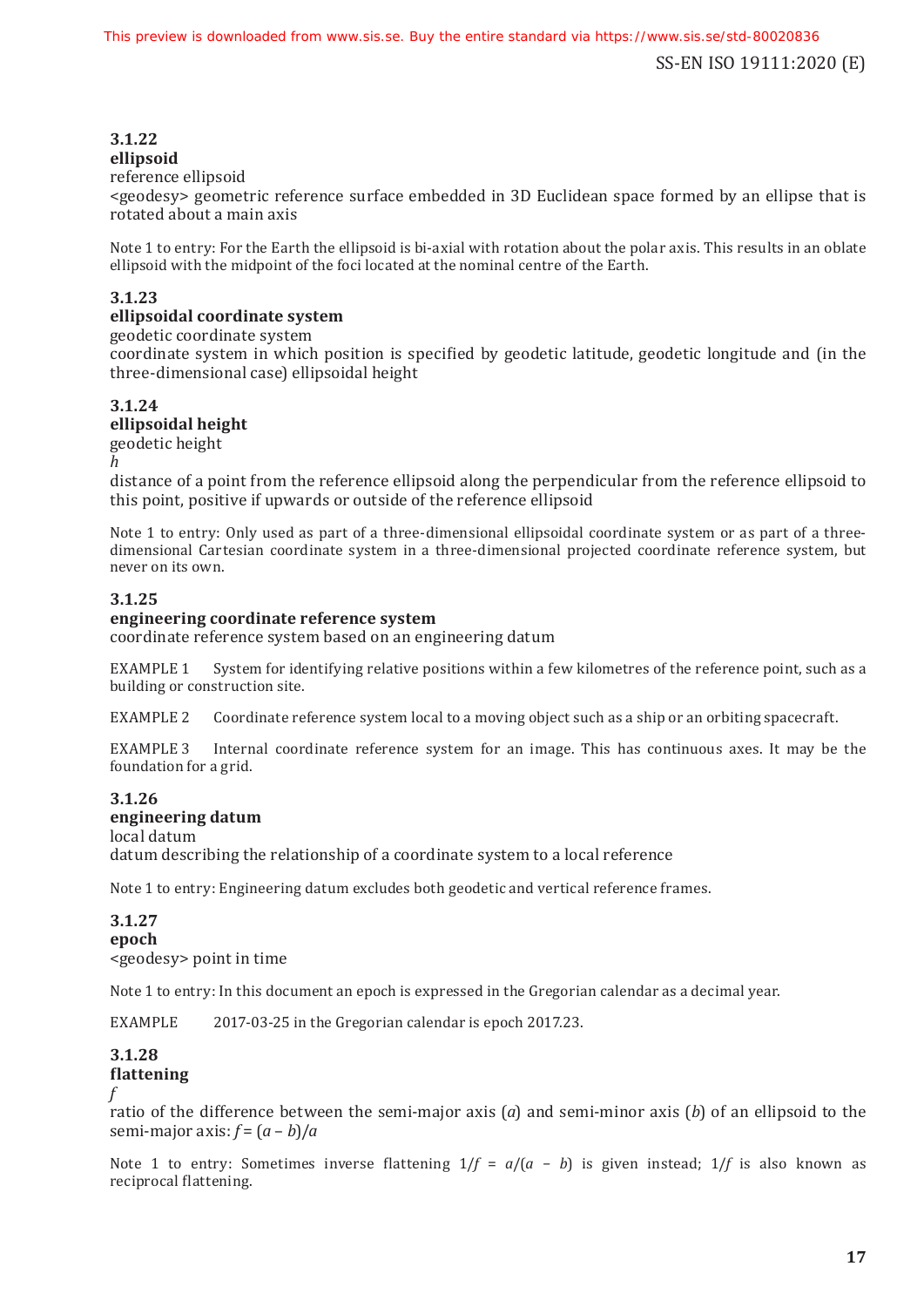SS-EN ISO 19111:2020 (E)

### **3.1.29**

#### **frame reference epoch**

epoch of coordinates that define a dynamic reference frame

#### **3.1.30**

#### **geocentric latitude**

angle from the equatorial plane to the direction from the centre of an ellipsoid through a given point, northwards treated as positive

#### **3.1.31**

#### **geodetic coordinate reference system**

three-dimensional coordinate reference system based on a geodetic reference frame and having either a three-dimensional Cartesian or a spherical coordinate system

Note 1 to entry: In this document a coordinate reference system based on a geodetic reference frame and having an ellipsoidal coordinate system is geographic.

**3.1.32**

## **geodetic latitude**

ellipsoidal latitude

*φ*

angle from the equatorial plane to the perpendicular to the ellipsoid through a given point, northwards treated as positive

#### **3.1.33**

#### **geodetic longitude**

ellipsoidal longitude

*λ*

angle from the prime meridian plane to the meridian plane of a given point, eastward treated as positive

#### **3.1.34**

#### **geodetic reference frame**

reference frame or datum describing the relationship of a two- or three-dimensional coordinate system to the Earth

Note 1 to entry: In the data model described in this document, the UML class GeodeticReferenceFrame includes both modern terrestrial reference frames and classical geodetic datums.

#### **3.1.35**

#### **geographic coordinate reference system**

coordinate reference system that has a geodetic reference frame and an ellipsoidal coordinate system

#### **3.1.36**

**geoid**

equipotential surface of the Earth's gravity field which is perpendicular to the direction of gravity and which best fits mean sea level either locally, regionally or globally

#### **3.1.37**

#### **gravity-related height**

*H*

height that is dependent on the Earth's gravity field

Note 1 to entry: This refers to, amongst others, orthometric height and Normal height, which are both approximations of the distance of a point above the mean sea level, but also may include Normal-orthometric heights, dynamic heights or geopotential numbers.

Note 2 to entry: The distance from the reference surface may follow a curved line, not necessarily straight, as it is influenced by the direction of gravity.